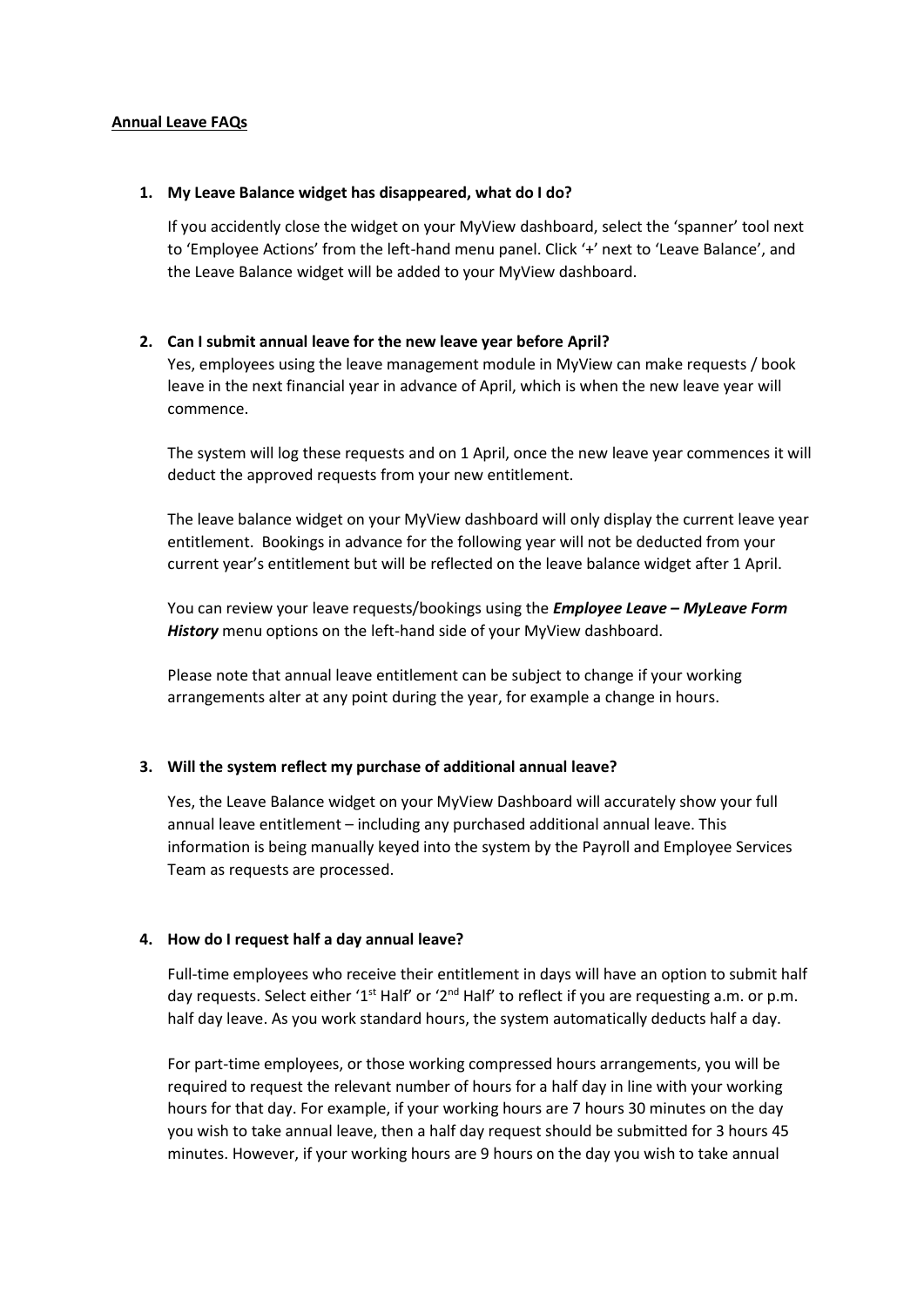leave, then a half day request should be submitted for 4 hours 30 minutes. Please note that annual leave requests should always be recorded as hours and minutes.

## **5. Can I book flexi leave and annual leave for the same day?**

Full time employees are able to combine flexi-leave and annual leave for the same day. In order to do this, please request '1<sup>st</sup> Half' of the day as annual leave, and then submit a flexileave request for '2<sup>nd</sup> Half'. It is important that the leave is submitted in this order to record correctly.

The system does not currently permit part-time employees to book flexi leave and annual leave on the same day. This is due to the entitlements being different unit types (annual leave is recorded in hours whereas flexi-leave is allocated in days). However, in order to use both leave types on the same day you are recommended to submit a half days annual leave via MyView and record your half-day flexi leave on your flexi-recording sheet.

## **6. What if I book annual leave and wish to change it to flexi-leave at a later date?**

If your annual leave request has already been approved, but you need to make subsequent changes, you must first remove the initial approved annual leave request, and submit a new flexi leave request.

To do this, select 'Employee Leave' from the left-hand menu panel, then select 'My Leave Calendar'. Select your relevant leave history (either FLEXI History, or HOLS History) to locate the relevant leave period. Delete the absence that needs to be removed. Confirm the deletion by clicking submit.

A deletion request will then be sent to your manager for approval, once the deletion has been authorised by your manager, this will remove the annual leave period and re-instate the entitlement to your annual leave balance as shown on your widget. You can now create a new flexi leave request. It is important to wait until the withdrawn request has been approved by your manager prior to submitting a new leave request for the same date.

Video guidance is available at [www.durham.gov.uk/MyView](http://www.durham.gov.uk/MyView) to support you with the cancelling and amending of annual leave requests.

# **7. I am part-time/work compressed hours, why do I need to book bank holidays as annual leave?**

Bank Holiday allocation is proportioned for part-time/compressed hours employees. All part-time/ compressed hours workers are given a pro-rata entitlement according to the number of hours worked. Therefore, part-time employees and those working compressed hours are required to submit annual leave requests for Bank Holidays that fall on any of your normal working days.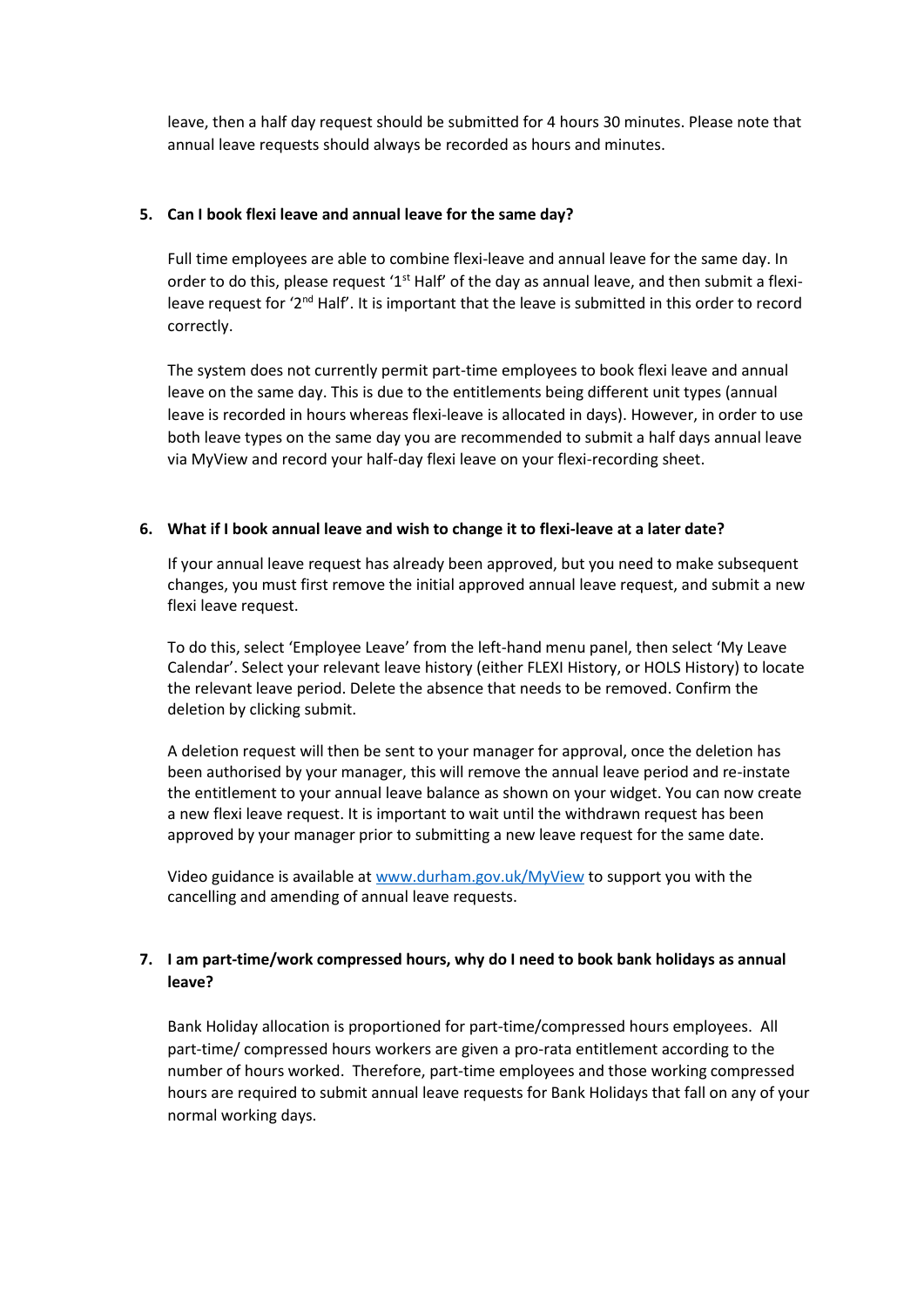# **8. What will my entitlement be if I work full-time but work a compressed working pattern within the week (for example if I work a mix of longer and shorter days but a total of 37 hours)?**

If we have not been informed of pre-agreed compressed hours arrangements, your leave entitlement will display in days. However, we can change this to reflect the compressed hours working arrangement and the leave entitlement will transfer into hours.

When you book annual leave you will need to request the number of hours you would normally work on that particular day (for example if you work 8 hours then you need to request 8 hours from your leave).

Additionally, if you work a compressed working pattern as your leave is calculated in hours, your leave balance will include all of the bank holidays. Therefore, you must remember to submit annual leave requests for Bank Holidays that fall on any of your normal working days. To ensure a correct annual leave balance going forward you must ensure these are booked and authorised. The annual leave request (to cover the Bank Holiday) should reflect the number of hours and minutes you would ordinarily work on that day.

## **9. My Team Calendar does not show all of my team?**

For data security purposes, the team calendar is configured to display employees with the same reporting line, therefore you will only have access to those employees who report to the same manager as you. As the leave management module in MyView is now integrated with Outlook Calendars, it is possible to view all approved leave for colleagues outside of your line to line reporting, via this route.

We also encourage employees to maintain current processes of discussing leave arrangements with wider employees who may be affected by your leave arrangements prior to booking.

# **10. As a manager, I can view my team calendar, but it only displays my peers. How do I view the people I manage daily?**

Within the MyView system there are two team calendar options available to managers:

- Team Calendar peer reporting line (Employee Leave  $\rightarrow$  My Leave Calendar  $\rightarrow$  Team Calendar). This 'team calendar' will display those employees who are on the same reporting line as you, i.e. everybody who reports to your line manager, as well as your line manager.
- Team Absence Checking the employees you manage ('MyPeople' tab  $\rightarrow$  My People Absence  $\rightarrow$  Team Absence). This will display several filters that can be applied to your view, you can select 'whole team', 'people individually', and 'direct reports'. You can also select the '+' icon next to an employee to display their direct reportees and their team leave calendar. Select the employees whose leave you wish to review and click next. The selected employees leave calendar will then be displayed.

We also have several guidance documents and videos available at [www.durham.gov.uk/MyView](http://www.durham.gov.uk/MyView) for further clarification.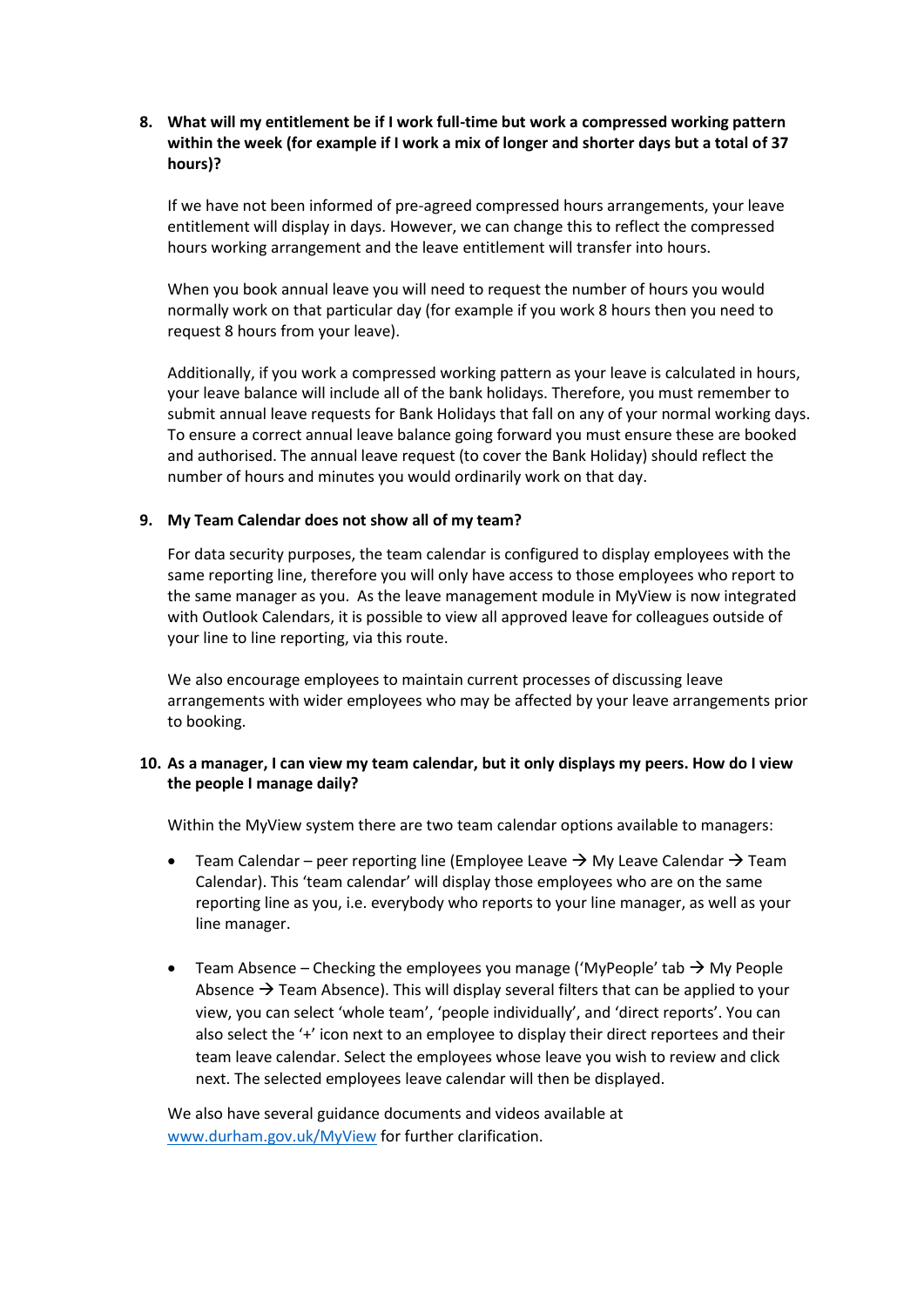#### **11. Am I still permitted to carry forward unused annual leave into the next leave period?**

In line with th[e Annual Leave Policy,](http://intranet.durham.gov.uk/Pages/PoliciesandProceduresDetails.aspx?ItemId=1768) where it has been difficult or impractical for an employee to take all their annual leave by the end of March, for either work related or personal reasons, an employee may carry annual leave forward to the following year (with the agreement of their line manager). This is normally subject to a limit of 5 days (pro-rata), which must be taken by 30 April. The new leave management system will automatically carry forward a maximum of 5 days of annual leave (or the equivalent to if part-time), if unused at 31 March. The carried forward leave must be booked, authorised and taken by 30 April as your balance will automatically remove the carried forward leave at this stage.

# **12. Will my entitlement update if my temporary contract is extended, or if I change posts/hours?**

The system has been configured to enable annual leave entitlements to be automatically calculated each year as well as taking into account contract extensions and changes of posts/hours mid-way through the year which affect entitlements.

As the system is date driven, subsequent changes to your contracted hours will affect your entitlement. For example, if you temporarily increase your working hours from 20 hours to 37 hours with an expected end date of 31 March, the system will allocate your entitlement based on working 37 hours until 31 March. However, if there is a contract change and you subsequently reduce your hours prior to 31 March, your annual leave entitlement will be automatically adjusted accordingly.

## **13. Does the annual leave system replace the current flexi-recording system?**

No, the Leave Management module available on MyView enables employees to request and have annual/flexi leave authorised via MyView – effectively replacing the hard copy holiday cards. It does not replace the current flexi recording sheet. Therefore, there is an expectation that employees continue to maintain their flexi-sheet and record annual leave accordingly on the flexi-sheet (i.e. 'h' or 'H'). In line with the **Flexitime Policy**, managers should continue to monitor flexi-sheets accordingly, including requests for leave.

## **14. Do I use the leave management system to record TOIL?**

No, the Leave Management module available via MyView enables employees to request and have annual/flexi leave authorised via MyView – replacing the hard copy holiday cards. Any informal TOIL arrangements should continue to be managed directly with your line manager.

#### **15. Should I be booking my leave via MyView?**

A careful review was undertaken by service leads and managers to determine which posts/employees should be using the leave module via MyView.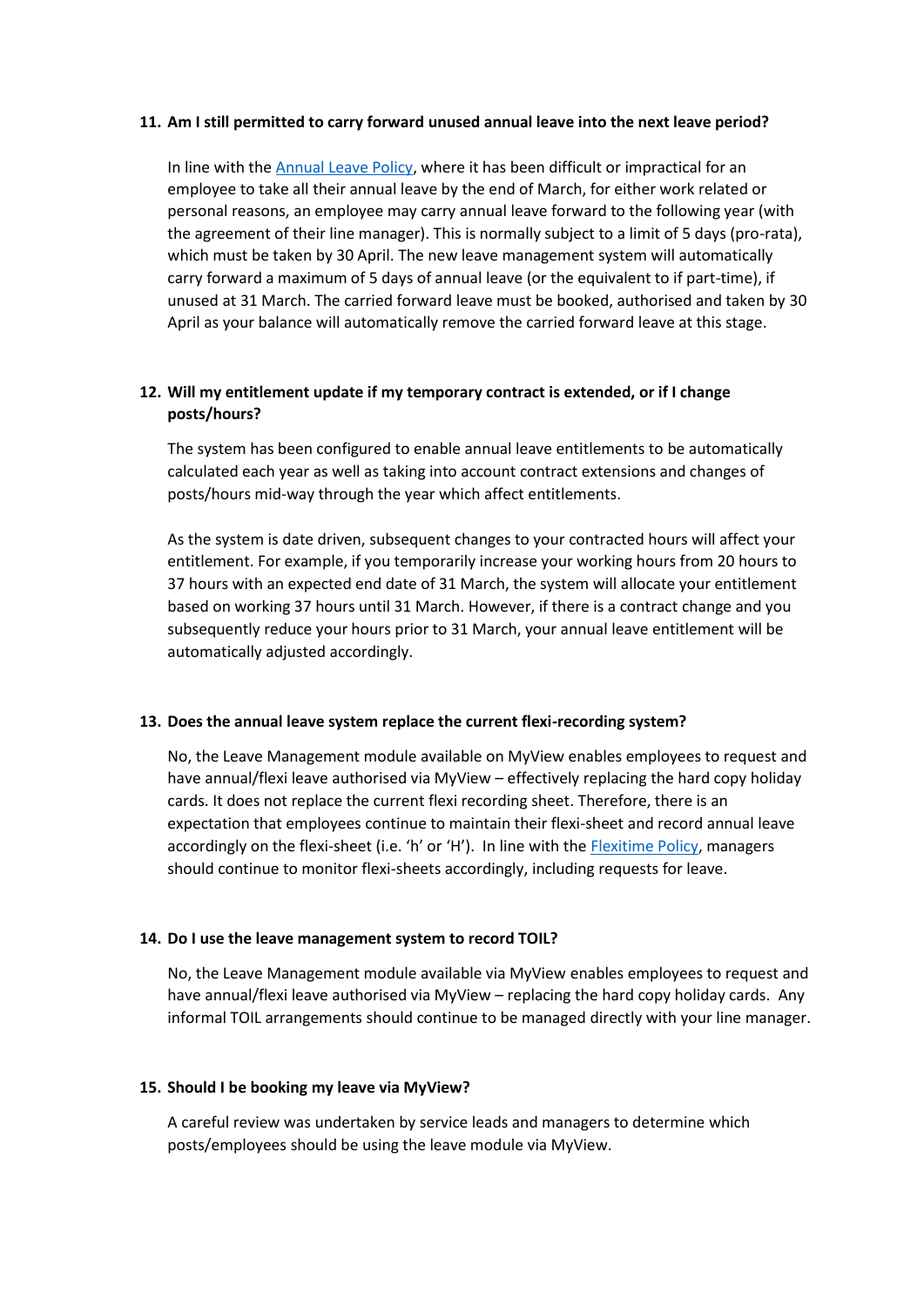If you have not been using the leave module but are now required to (after discussions with your manager) then please e-mai[l MyView@durham.gov.uk](mailto:MyView@durham.gov.uk) with a copy of your annual leave card for further advice.

#### **16. Am I able to request annual leave retrospectively?**

All leave requests should be submitted and subsequently checked/approved by a manager in a timely manner to ensure sufficient service provision can be maintained. However, the system does permit the submission of retrospective leave. The usual process will apply regarding the requesting and approval of any such leave requests.

#### **17. What happens to my leave balance during, and upon return from maternity leave?**

In line with the current Maternity Policy, an employee's normal annual leave entitlement and bank holiday entitlement continues to accrue during maternity/adoption leave and Shared Parental Leave.

An employee should discuss their annual leave arrangements with their manager before their maternity/adoption leave commences. If any adjustments are required upon your return to work, please contact [MyView@durham.gov.uk](mailto:MyView@durham.gov.uk)

# **18. My team member is off sick and has a future period of Annual Leave booked, what do I do?**

When you initially record the period of sickness, you will be presented with a warning to inform you that there is concurrent leave in the system, i.e. there is future annual leave recorded against this employee.

Sickness Absence can be recorded concurrent with Annual Leave, so this warning message will not prevent you from submitting the period of sickness absence.

However, if it has been agreed with the employee that that annual leave is no longer required and should be cancelled – you as a manager are able to cancel the Annual Leave request on behalf of the employee. Please refer to the Annual Leave Guidance Documentation for further instruction in removing annual leave requests. Alternatively, the period of sickness can be recorded, and the employee can withdraw/cancel their Annual Leave request upon their return to work.

## **19. I cannot record open ended absence for an employee due to a future dated FLEXI day.**

Currently the Leave Management system does not permit the recording of Open-Ended Absence concurrently with FLEXI Leave, as FLEXI cannot be used to offset a Sickness period. Should an employee have a future period of FLEXI leave recorded when you are inputting sickness absence, the future FLEXI period will need to be cancelled (by either the employee or the manager). If the employee subsequently returns to work prior to the FLEXI date, they will be required to re-submit the FLEXI Leave request using MyView.